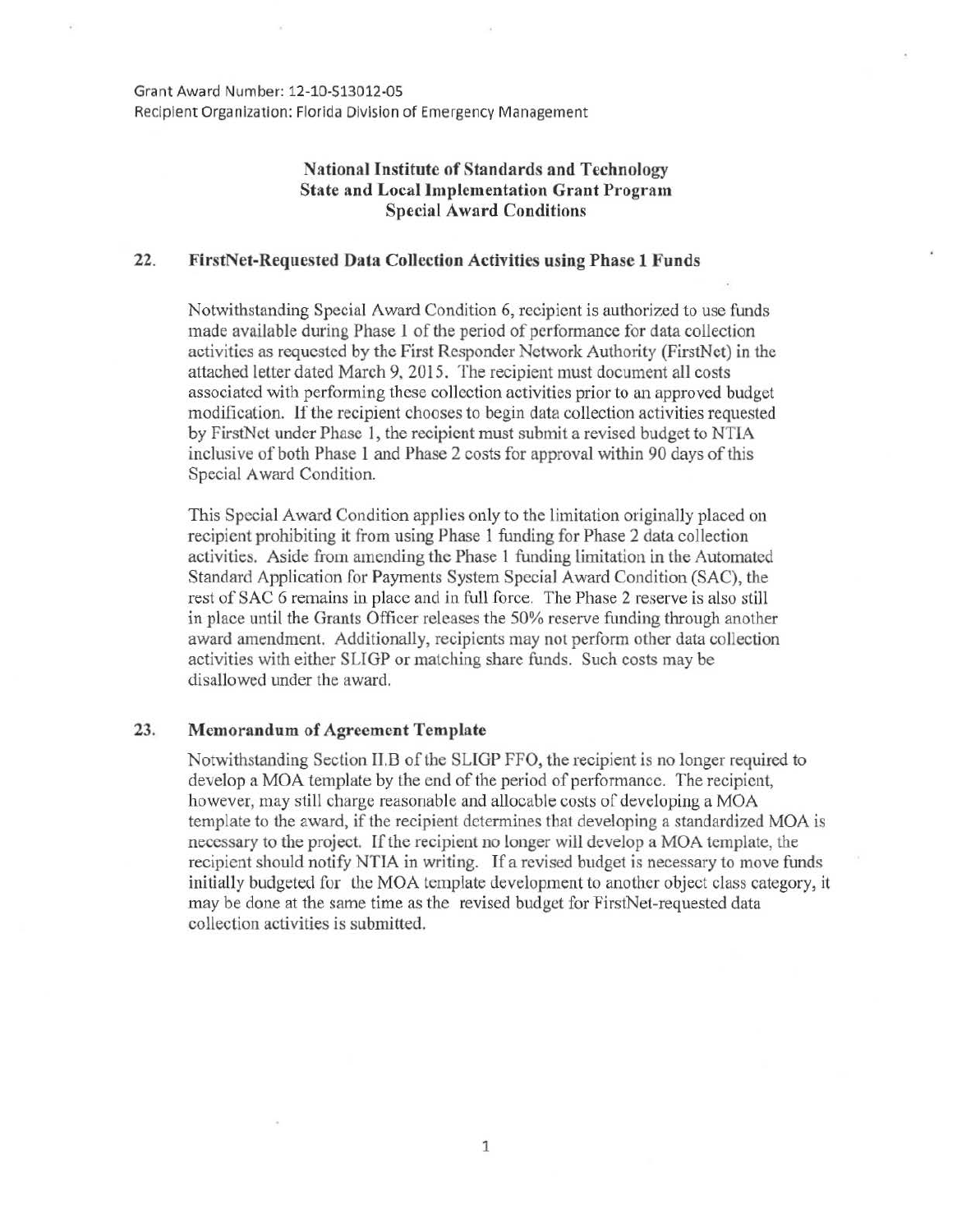

March 9, 2015

The Honorable Lawrence E. Strickling Assistant Secretary for Communications and Information U.S. Department of Commerce 1401 Constitution Avenue, N.W. Washington, D.C. 20230

RE: SLJGP Second Phase- Finalized Data Collection Elements

Dear Assistant Secretary Strickling:

The First Responder Network Authority (FirstNet) has confirmed its approach to data collection for the second phase of the State and Local Implementation Grant Program (SLIGP) following meetings with, and the receipt of input from, the State Single Points of Contact (SPOCs). Based on the processes and anticipated timing for the development of the Comprehensive Network Solution(s) Request for Proposal and State Plans for building, operating, and deploying the nationwide public safety broadband network, along with the feedback from many SPOCs, FirstNct has concluded that the attached data collection elements are those that would be useful for the second phase of SLIGP and will pursue accordingly.

The attached data elements are intended to maximize the collection of stakeholder inputs for FirstNct's planning process to help shape the Nationwide Public Safety Broadband Network acquisition and ultimately the State Plans that are delivered to each Governor. In particular, FirstNet will request data from the States on five general topics:

- I) Coverage desired coverage areas and deployment phases
- 2) Users and Operational Areas- information on potential user base and their operational areas
- 3) Capacity Planning- information on applications and data usage
- 4) Current Providers / Procurement information on current service providers, plans, and potential barriers to adoption
- 5) State Plan Decision documentation of the process and potential barriers for State Plan decision-making

1 thank you for your prompt attention to this matter and, as always, look forward to our ongoing partnership on SLIGP endeavors.

Sincerely TJ Kennedy

Active Executive Director First Responder Network Authority

cc: Stephen Fletcher, Associate Administrator for Public Safety National Telecommunications and Information Administration